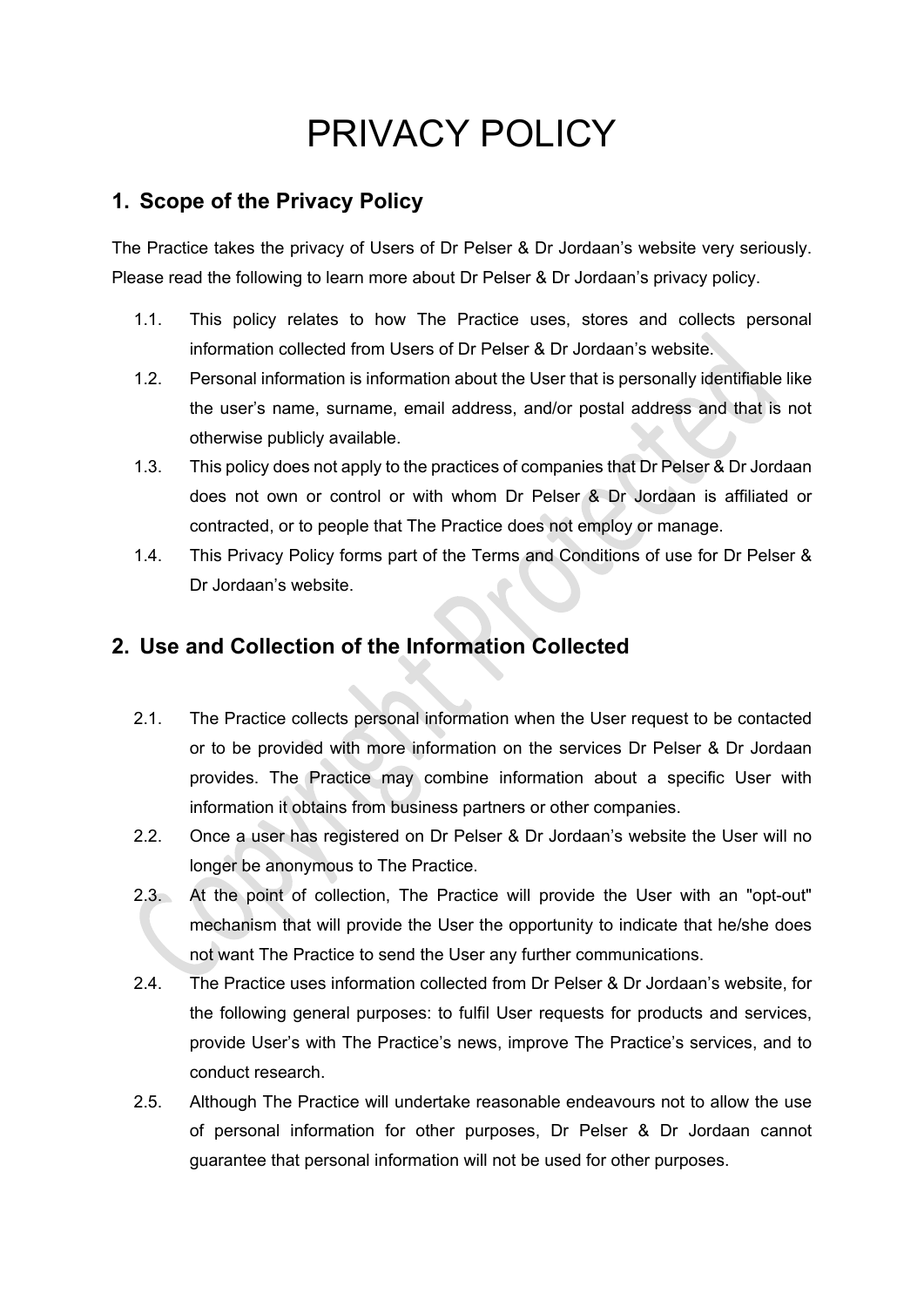## **3. Children**

- 3.1 The Practice takes the privacy of children online very seriously. Children under the age of 13 years should have a parent/guardian's consent before providing any personal information to The Practice. The practice will not require or request children under this age to provide any personal information that is reasonably necessary to participate in the applicable activity on Dr Pelser & Dr Jordaan's website.
- 3.2 If The Practice determines upon collection that a user is under this age, The Practice will not use or maintain his/her personal information without the parent/guardian's consent.

### **4. Information Sharing and Disclosure**

The Practice does not rent, sell, or share personal information about the User with other people or non-affiliated companies except to provide products or services Users have requested.

# **5. The user's ability to delete his/her information**

5.1. The user may edit their information, including marketing preferences, at any time, provided this information remains accurate in accordance with Dr Pelser & Dr Jordaan's Terms and Conditions.

# **6. Confidentiality and Security**

The Practice has placed physical, technological and procedural security safeguards in place that comply with best practices to protect personal information about the user.

# **7. Changes to the Privacy Policy**